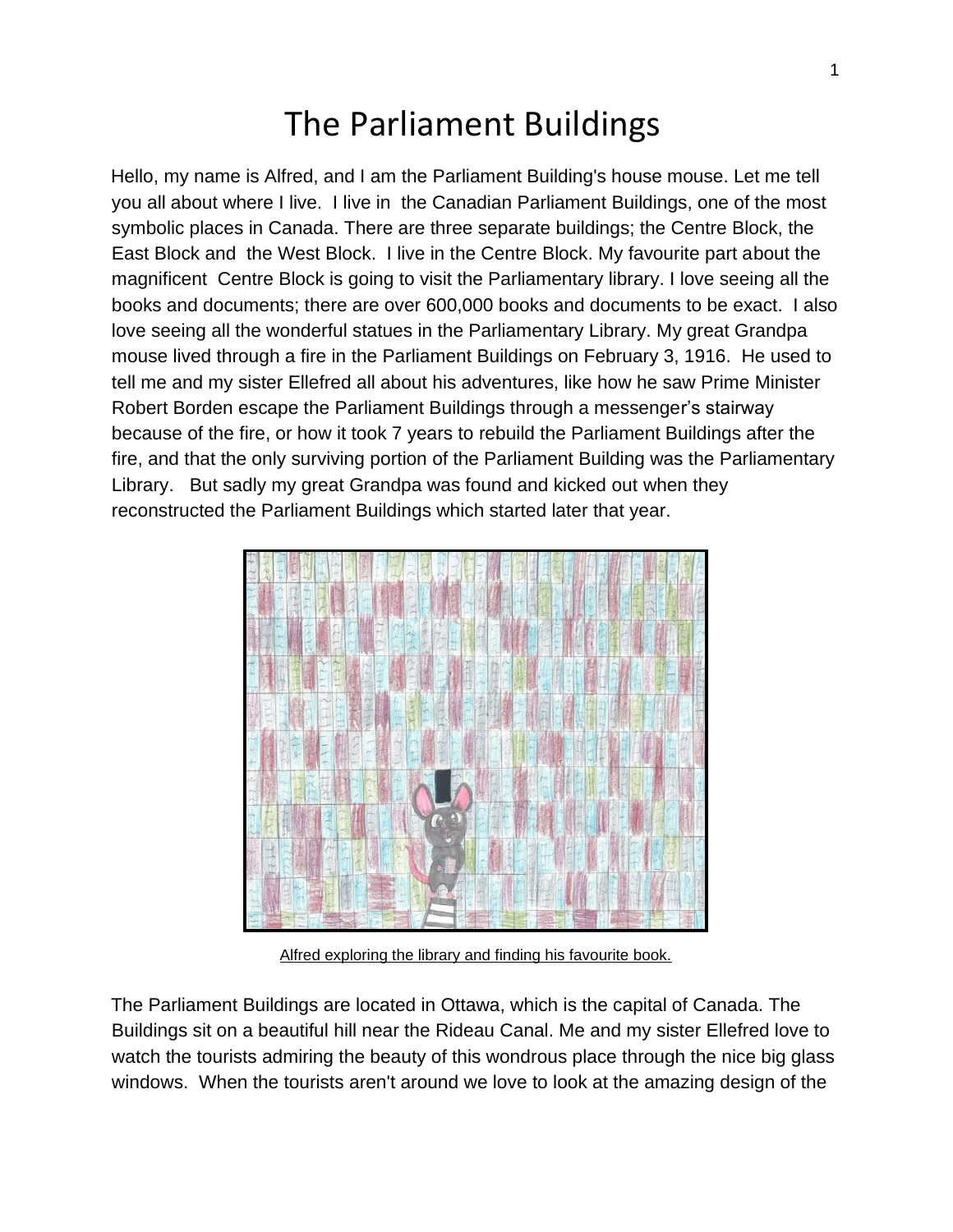Buildings themselves and all the Gothic Revival elements; the pointed arches, the lancet windows and tracery, the spires with crockets, the intricate iron work, the rubble coursed stone work, or my favourite--the flying buttresses. We can both agree that at the end of the day the Parliament Buildings have certainly affected the way government buildings would be built in the future. My cousins Alistair and Alice live in Britain's Parliament Buildings and they say that the Parliament Buildings in Canada are WAY better and prettier than the ones there. We agree with them. Another thing we love to do is look at all the beautiful carvings in the doorways. Some of our favourites include: an orca whale, a farmer, "thunderbird'' and a sailor. Ohh yes the Parliament Building house mouse life is simply the greatest!

At the end of a long day being a mouse, we love to hunker down in the basement of the Centre Block in a hole in the wall we call home. This is a very proud spot for us because in 1924 our family had to outsmart awful cats that were brought to the Parliament Buildings to get rid of us. Today they try to use chemicals to get rid of us, but we are on to them. We have all we need in our little cozy hole in the wall. It is especially cozy because it is right next to a heater. Also, we have found cloth scraps for our blankets, leftover wood scraps for the beds themselves and we eat anything we can find on the grounds of the Parliament Buildings. We are like the smartest Pioneer mice of the Parliament Buildings right here in our own little nook.



Ellefred and Alfred in their hole in the wall